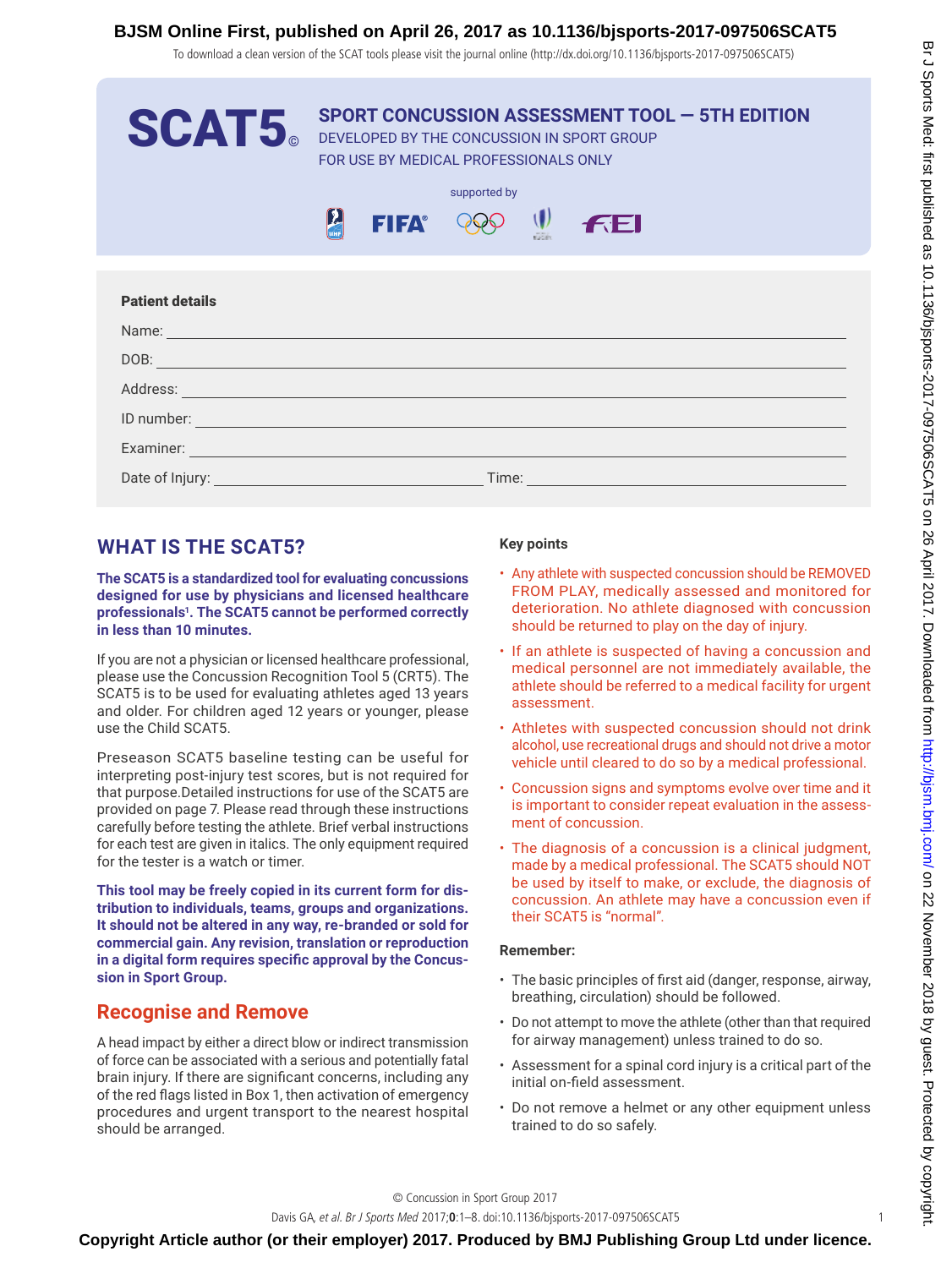### **IMMEDIATE OR ON-FIELD ASSESSMENT**

The following elements should be assessed for all athletes who are suspected of having a concussion prior to proceeding to the neurocognitive assessment and ideally should be done on-field after the first first aid / emergency care priorities are completed.

If any of the "Red Flags" or observable signs are noted after a direct or indirect blow to the head, the athlete should be immediately and safely removed from participation and evaluated by a physician or licensed healthcare professional.

Consideration of transportation to a medical facility should be at the discretion of the physician or licensed healthcare professional.

The GCS is important as a standard measure for all patients and can be done serially if necessary in the event of deterioration in conscious state. The Maddocks questions and cervical spine exam are critical steps of the immediate assessment; however, these do not need to be done serially.

# **STEP 1: RED FLAGS**

#### **RED FLAGS:**

- **Neck pain or tenderness**
- **Double vision**
- **Weakness or tingling/ burning in arms or legs**
- **Severe or increasing headache**
- **Deteriorating conscious state**

**• Seizure or convulsion • Loss of consciousness**

- **Vomiting**
- **Increasingly restless, agitated or combative**

### **STEP 2: OBSERVABLE SIGNS**

| Observed on Video □<br>Witnessed $\square$                                                  |   |    |
|---------------------------------------------------------------------------------------------|---|----|
| Lying motionless on the playing surface                                                     | Y | N  |
| Balance / gait difficulties / motor incoordination: stumbling, slow /<br>laboured movements | Y | N  |
| Disorientation or confusion, or an inability to respond appropriately<br>to questions       | Y | N  |
| Blank or vacant look                                                                        | Y | N. |
| Facial injury after head trauma                                                             | Y | N  |

## **STEP 3: MEMORY ASSESSMENT MADDOCKS QUESTIONS2**

*"I am going to ask you a few questions, please listen carefully and give your best effort. First, tell me what happened?"*

#### **Mark Y for correct answer / N for incorrect**

| What venue are we at today?              | Y | N |
|------------------------------------------|---|---|
| Which half is it now?                    | Y | N |
| Who scored last in this match?           | Y | N |
| What team did you play last week / game? | Y | N |
| Did your team win the last game?         | V | N |

**Note: Appropriate sport-specific questions may be substituted.**

| Name: Name and the second contract of the second contract of the second contract of the second contract of the                  |  |
|---------------------------------------------------------------------------------------------------------------------------------|--|
| DOB:                                                                                                                            |  |
| Address: Address: Address: Address: Address: Address: Address: Address: Address: Address: Address: A                            |  |
|                                                                                                                                 |  |
| Examiner:                                                                                                                       |  |
| Date:<br><u> 1980 - Jan Sterling and Sterling and Sterling and Sterling and Sterling and Sterling and Sterling and Sterling</u> |  |

# **STEP 4: EXAMINATION GLASGOW COMA SCALE (GCS)3**

| <b>Time of assessment</b>       |                |                |                |
|---------------------------------|----------------|----------------|----------------|
| Date of assessment              |                |                |                |
| Best eye response (E)           |                |                |                |
| No eye opening                  | $\mathbf{1}$   | $\mathbf{1}$   | $\mathbf{1}$   |
| Eye opening in response to pain | $\overline{2}$ | $\overline{2}$ | $\overline{2}$ |
| Eye opening to speech           | 3              | 3              | 3              |
| Eyes opening spontaneously      | $\overline{4}$ | $\overline{4}$ | $\overline{4}$ |
| Best verbal response (V)        |                |                |                |
| No verbal response              | $\mathbf{1}$   | $\mathbf{1}$   | $\mathbf{1}$   |
| Incomprehensible sounds         | $\overline{2}$ | $\mathfrak{p}$ | $\overline{2}$ |
| Inappropriate words             | 3              | 3              | $\overline{3}$ |
| Confused                        | $\overline{4}$ | $\overline{4}$ | $\overline{4}$ |
| Oriented                        | 5              | 5              | 5              |
| <b>Best motor response (M)</b>  |                |                |                |
| No motor response               | $\mathbf{1}$   | $\mathbf{1}$   | $\mathbf{1}$   |
| Extension to pain               | $\overline{2}$ | $\mathfrak{D}$ | $\mathfrak{D}$ |
| Abnormal flexion to pain        | 3              | 3              | 3              |
| Flexion / Withdrawal to pain    | 4              | $\overline{4}$ | $\overline{4}$ |
| Localizes to pain               | 5              | $\overline{5}$ | 5              |
| Obeys commands                  | 6              | 6              | 6              |
| Glasgow Coma score (E + V + M)  |                |                |                |

### **CERVICAL SPINE ASSESSMENT**

| Does the athlete report that their neck is pain free at rest?                                         |   | N |  |
|-------------------------------------------------------------------------------------------------------|---|---|--|
| If there is NO neck pain at rest, does the athlete have a full<br>range of ACTIVE pain free movement? | V | N |  |
| Is the limb strength and sensation normal?                                                            |   |   |  |

### In a patient who is not lucid or fully conscious, a cervical spine injury should be assumed until proven otherwise.

**2** Davis GA, et al. Br J Sports Med 2017;**0**:1–8. doi:10.1136/bjsports-2017-097506SCAT5 © Concussion in Sport Group 2017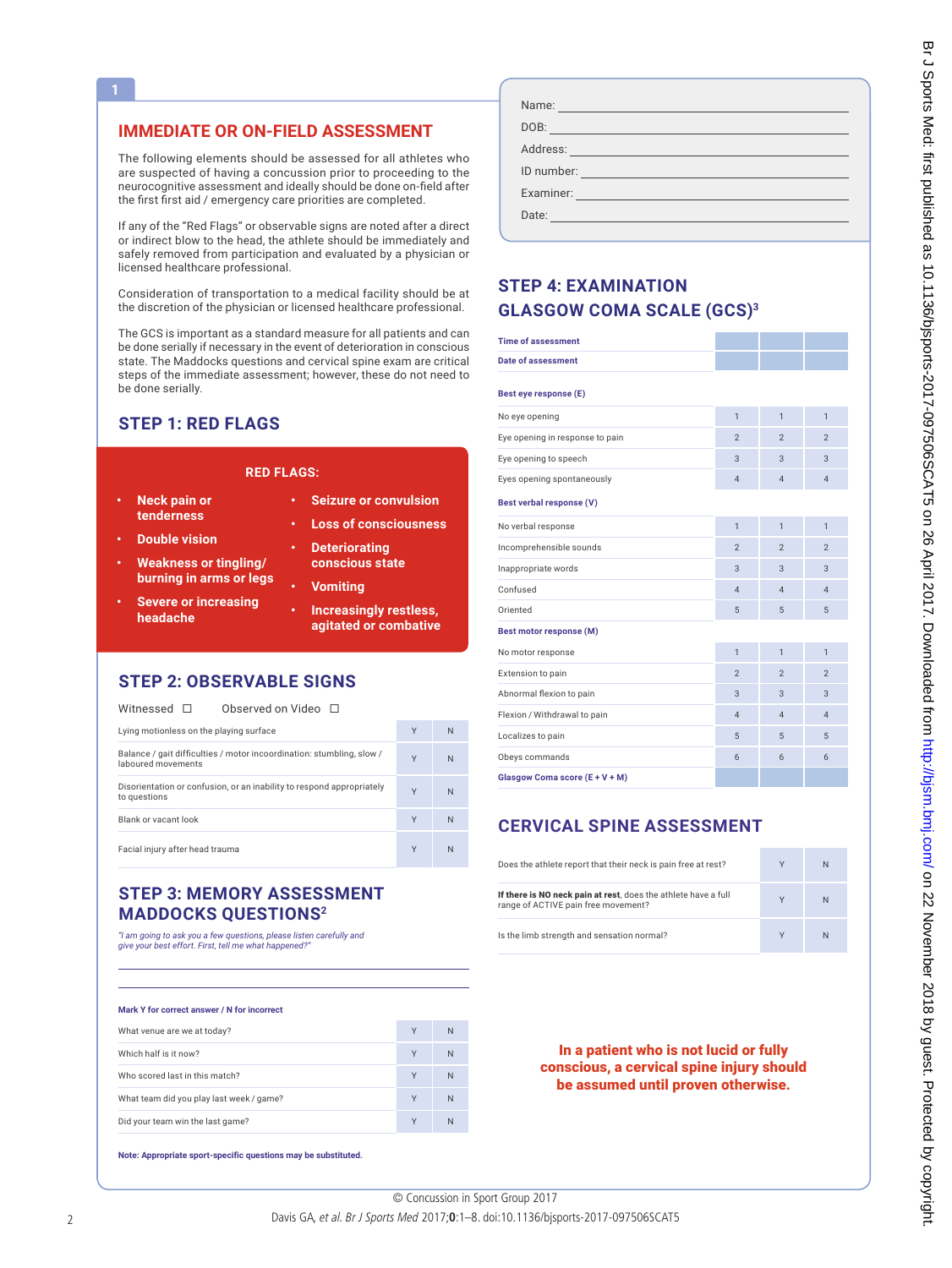### **OFFICE OR OFF-FIELD ASSESSMENT**

Please note that the neurocognitive assessment should be done in a distraction-free environment with the athlete in a resting state.

# **STEP 1: ATHLETE BACKGROUND**

Sport / team / school:

Date / time of injury:

Years of education completed:

Age:

Gender: M / F / Other

Dominant hand: left / neither / right

| How many diagnosed concussions has the |  |
|----------------------------------------|--|
| athlete had in the past?:              |  |

When was the most recent concussion?: \_

How long was the recovery (time to being cleared to play)

from the most recent concussion?: (days)

#### **Has the athlete ever been:**

| Hospitalized for a head injury?                                      | Yes | <b>No</b> |
|----------------------------------------------------------------------|-----|-----------|
| Diagnosed / treated for headache disorder or migraines?              | Yes | <b>No</b> |
| Diagnosed with a learning disability / dyslexia?                     | Yes | <b>No</b> |
| Diagnosed with ADD / ADHD?                                           | Yes | <b>No</b> |
| Diagnosed with depression, anxiety<br>or other psychiatric disorder? | Yes | <b>No</b> |

Current medications? If yes, please list:

| Name:     |
|-----------|
| DOB:      |
|           |
|           |
| Examiner: |
| Date:     |

**2**

### **STEP 2: SYMPTOM EVALUATION**

The athlete should be given the symptom form and asked to read this instruction<br>paragraph out loud then complete the symptom scale. For the baseline assessment, *the athlete should rate his/her symptoms based on how he/she typically feels and for the post injury assessment the athlete should rate their symptoms at this point in time.* 

**Please Check:** □ Baseline □ Post-Injury

#### **Please hand the form to the athlete**

|                                                                             | mild<br>moderate<br>none |                | severe         |   |                |        |       |
|-----------------------------------------------------------------------------|--------------------------|----------------|----------------|---|----------------|--------|-------|
| Headache                                                                    | $\Omega$                 | $\overline{1}$ | $\overline{2}$ | 3 | $\overline{4}$ | 5      | 6     |
| "Pressure in head"                                                          | $\Omega$                 | $\mathbf{1}$   | $\overline{2}$ | 3 | $\overline{4}$ | 5      | 6     |
| Neck Pain                                                                   | $\overline{0}$           | $\overline{1}$ | $\overline{2}$ | 3 | $\overline{4}$ | 5      | 6     |
| Nausea or vomiting                                                          | $\overline{0}$           | $\overline{1}$ | $\overline{2}$ | 3 | $\overline{4}$ | 5      | 6     |
| <b>Dizziness</b>                                                            | $\Omega$                 | $\mathbf{1}$   | $\mathfrak{p}$ | 3 | $\overline{4}$ | 5      | 6     |
| <b>Blurred</b> vision                                                       | $\overline{0}$           | $\overline{1}$ | $\overline{2}$ | 3 | $\overline{4}$ | 5      | 6     |
| Balance problems                                                            | $\overline{0}$           | $\mathbf{1}$   | $\mathfrak{p}$ | 3 | $\overline{4}$ | 5      | 6     |
| Sensitivity to light                                                        | $\overline{0}$           | $\mathbf{1}$   | $\overline{2}$ | 3 | $\overline{4}$ | 5      | 6     |
| Sensitivity to noise                                                        | $\overline{0}$           | $\overline{1}$ | $\overline{2}$ | 3 | $\overline{4}$ | 5      | 6     |
| Feeling slowed down                                                         | $\overline{0}$           | $\mathbf{1}$   | $\mathfrak{p}$ | 3 | $\overline{4}$ | 5      | 6     |
| Feeling like "in a fog"                                                     | $\Omega$                 | $\mathbf{1}$   | $\mathfrak{p}$ | 3 | $\overline{4}$ | 5      | 6     |
| "Don't feel right"                                                          | $\overline{0}$           | $\mathbf{1}$   | $\overline{2}$ | 3 | 4              | 5      | 6     |
| Difficulty concentrating                                                    | $\overline{0}$           | 1              | $\overline{2}$ | 3 | $\overline{4}$ | 5      | 6     |
| Difficulty remembering                                                      | $\Omega$                 | $\mathbf{1}$   | $\mathfrak{p}$ | 3 | $\overline{4}$ | 5      | 6     |
| Fatigue or low energy                                                       | $\overline{0}$           | $\overline{1}$ | $\overline{2}$ | 3 | $\overline{4}$ | 5      | 6     |
| Confusion                                                                   | $\overline{0}$           | $\mathbf{1}$   | $\overline{2}$ | 3 | 4              | 5      | 6     |
| Drowsiness                                                                  | $\Omega$                 | $\overline{1}$ | $\overline{2}$ | 3 | $\overline{4}$ | 5      | 6     |
| More emotional                                                              | $\overline{0}$           | $\overline{1}$ | $\overline{2}$ | 3 | $\overline{4}$ | 5      | 6     |
| Irritability                                                                | $\overline{0}$           | $\overline{1}$ | $\overline{2}$ | 3 | 4              | 5      | 6     |
| Sadness                                                                     | $\Omega$                 | $\overline{1}$ | $\overline{2}$ | 3 | $\overline{4}$ | 5      | 6     |
| Nervous or Anxious                                                          | $\overline{0}$           | 1              | $\overline{2}$ | 3 | 4              | 5      | 6     |
| Trouble falling asleep<br>(if applicable)                                   | $\overline{0}$           | 1              | $\overline{2}$ | 3 | 4              | 5      | 6     |
| Total number of symptoms:                                                   |                          |                |                |   |                |        | of 22 |
| Symptom severity score:                                                     |                          |                |                |   |                | of 132 |       |
| Do your symptoms get worse with physical activity?                          |                          |                |                |   | Y<br>N         |        |       |
| Do your symptoms get worse with mental activity?                            |                          |                |                |   |                | Y<br>N |       |
| If 100% is feeling perfectly normal, what<br>percent of normal do you feel? |                          |                |                |   |                |        |       |

If not 100%, why?

**Please hand form back to examiner**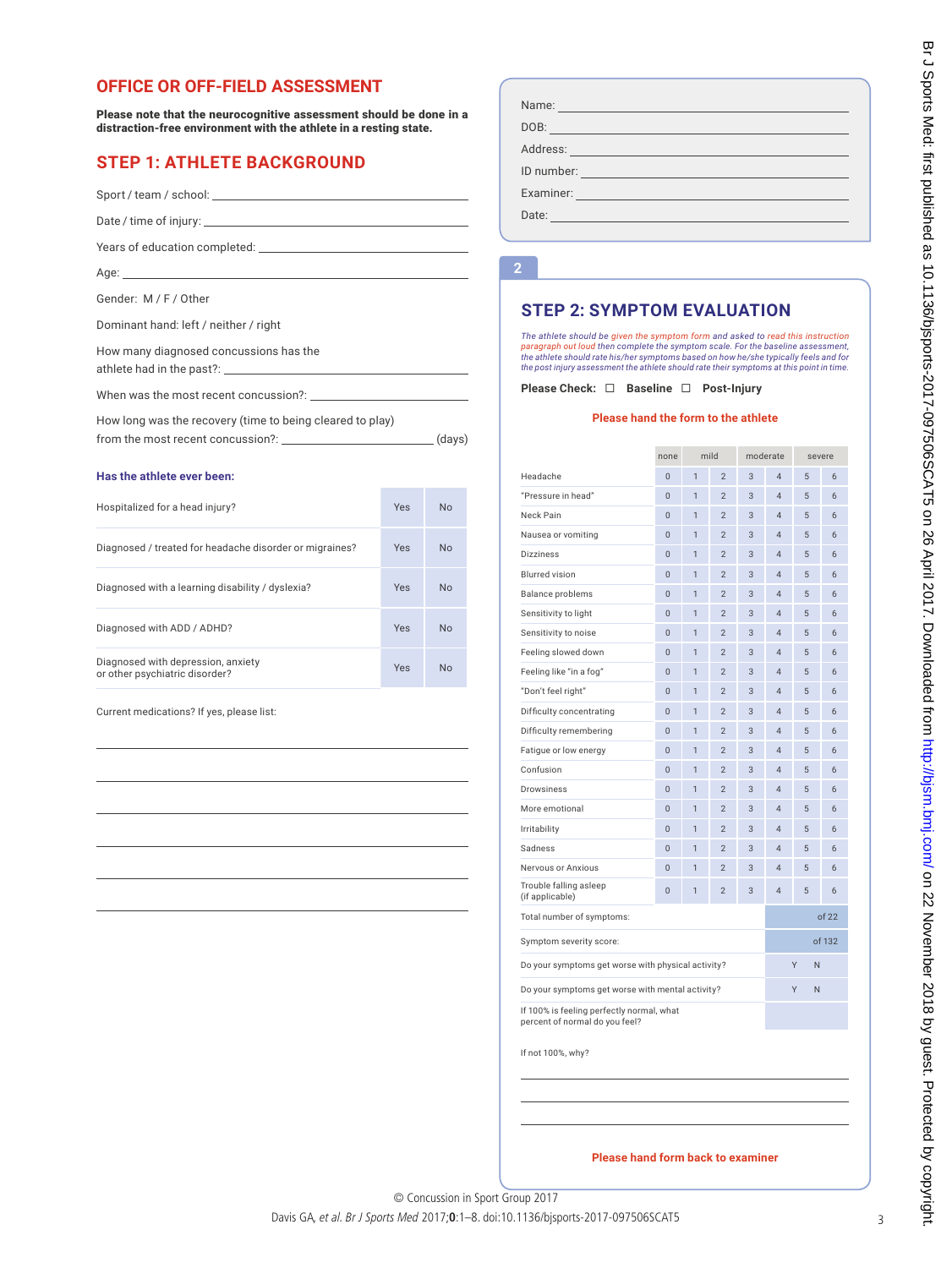## **STEP 3: COGNITIVE SCREENING**

**Standardised Assessment of Concussion (SAC)4**

### **ORIENTATION**

| What month is it?                          | $\Omega$ | $\mathbf{1}$ |
|--------------------------------------------|----------|--------------|
| What is the date today?                    | $\Omega$ |              |
| What is the day of the week?               | $\Omega$ | 1            |
| What year is it?                           | $\Omega$ | 1            |
| What time is it right now? (within 1 hour) | $\Omega$ |              |
| Orientation score                          |          | of 5         |

# **IMMEDIATE MEMORY**

The Immediate Memory component can be completed using the traditional 5-word per trial list or optionally using 10-words per trial to minimise any ceiling effect. All 3 trials must be administered irrespective of the number correct on the first trial. Administer at the rate of one word per second.

#### Please choose EITHER the 5 or 10 word list groups and circle the specific word list chosen for this test.

*I am going to test your memory. I will read you a list of words and when I am done, repeat back as many words as you can remember, in any order. For Trials 2 & 3: I am going to repeat the same list again. Repeat back as many words as you can remember in any order, even if you said the word before.*

|   | Alternate 5 word lists<br>List |        |         |                                    |        | Score (of 5)            |       |
|---|--------------------------------|--------|---------|------------------------------------|--------|-------------------------|-------|
|   |                                |        |         |                                    |        | Trial 1 Trial 2 Trial 3 |       |
| Α | Finger                         | Penny  | Blanket | Lemon                              | Insect |                         |       |
| B | Candle                         | Paper  | Sugar   | Sandwich                           | Wagon  |                         |       |
| C | Baby                           | Monkey | Perfume | Sunset                             | Iron   |                         |       |
| D | Elbow                          | Apple  | Carpet  | Saddle                             | Bubble |                         |       |
| E | Jacket                         | Arrow  | Pepper  | Cotton                             | Movie  |                         |       |
| F | Dollar                         | Honey  | Mirror  | Saddle                             | Anchor |                         |       |
|   |                                |        |         | <b>Immediate Memory Score</b>      |        |                         | of 15 |
|   |                                |        |         | Time that last trial was completed |        |                         |       |

| List                               | Alternate 10 word lists       |        |                | Score (of 10) |               |                         |       |  |
|------------------------------------|-------------------------------|--------|----------------|---------------|---------------|-------------------------|-------|--|
|                                    |                               |        |                |               |               | Trial 1 Trial 2 Trial 3 |       |  |
| G                                  | Finger                        | Penny  | <b>Blanket</b> | Lemon         | Insect        |                         |       |  |
|                                    | Candle                        | Paper  | Sugar          | Sandwich      | Wagon         |                         |       |  |
| Н                                  | Baby                          | Monkey | Perfume        | Sunset        | Iron          |                         |       |  |
|                                    | Elbow                         | Apple  | Carpet         | Saddle        | <b>Bubble</b> |                         |       |  |
| ı                                  | Jacket                        | Arrow  | Pepper         | Cotton        | Movie         |                         |       |  |
|                                    | Dollar                        | Honey  | Mirror         | Saddle        | Anchor        |                         |       |  |
|                                    | <b>Immediate Memory Score</b> |        |                |               |               |                         | of 30 |  |
| Time that last trial was completed |                               |        |                |               |               |                         |       |  |

| Name:<br><u> 1989 - Johann Stein, markin film yn y brening yn y brening y de ymdysgwys y brening y brening y brening y br</u> |
|-------------------------------------------------------------------------------------------------------------------------------|
| DOB:<br><u>a sa mga sangang ng mga sangang ng mga sangang ng mga sangang ng mga sangang ng mga sangang ng mga sangang ng </u> |
|                                                                                                                               |
| ID number:<br><u> 1970 - John Stone, mars et al.</u>                                                                          |
| Examiner:                                                                                                                     |
| Date:                                                                                                                         |

# **CONCENTRATION**

# **DIGITS BACKWARDS**

Please circle the Digit list chosen (A, B, C, D, E, F). Administer at the rate of one digit per second reading DOWN the selected column.

*I am going to read a string of numbers and when I am done, you repeat them back to me in reverse order of how I read them to you. For example, if I say 7-1-9, you would say 9-1-7.*

|                         | Concentration Number Lists (circle one) |                         |   |                |                |
|-------------------------|-----------------------------------------|-------------------------|---|----------------|----------------|
| List A                  | List B                                  | List <sub>C</sub>       |   |                |                |
| $4 - 9 - 3$             | $5 - 2 - 6$                             | $1 - 4 - 2$             | Y | N              | $\Omega$       |
| $6 - 2 - 9$             | $4 - 1 - 5$                             | $6 - 5 - 8$             | Y | N              | $\mathbf{1}$   |
| $3 - 8 - 1 - 4$         | $1 - 7 - 9 - 5$                         | $6 - 8 - 3 - 1$         | Y | N              | $\overline{0}$ |
| $3 - 2 - 7 - 9$         | $4 - 9 - 6 - 8$                         | $3 - 4 - 8 - 1$         | Y | N              | $\mathbf{1}$   |
| $6 - 2 - 9 - 7 - 1$     | $4 - 8 - 5 - 2 - 7$                     | $4 - 9 - 1 - 5 - 3$     | Y | N              | $\Omega$       |
| $1 - 5 - 2 - 8 - 6$     | $6 - 1 - 8 - 4 - 3$                     | $6 - 8 - 2 - 5 - 1$     | Y | N              | $\mathbf{1}$   |
| $7 - 1 - 8 - 4 - 6 - 2$ | $8-3-1-9-6-4$                           | $3 - 7 - 6 - 5 - 1 - 9$ | Y | N              | $\overline{0}$ |
| $5 - 3 - 9 - 1 - 4 - 8$ | $7 - 2 - 4 - 8 - 5 - 6$                 | $9 - 2 - 6 - 5 - 1 - 4$ | Y | N              | $\mathbf{1}$   |
| List D                  | List E                                  | List F                  |   |                |                |
| $7 - 8 - 2$             | $3 - 8 - 2$                             | $2 - 7 - 1$             | Y | N              | $\overline{0}$ |
| $9 - 2 - 6$             | $5 - 1 - 8$                             | $4 - 7 - 9$             | Y | N              | $\mathbf{1}$   |
| $4 - 1 - 8 - 3$         | $2 - 7 - 9 - 3$                         | $1 - 6 - 8 - 3$         | Y | N              | $\overline{0}$ |
| $9 - 7 - 2 - 3$         | $2 - 1 - 6 - 9$                         | $3 - 9 - 2 - 4$         | Y | $\overline{N}$ | $\mathbf{1}$   |
| $1 - 7 - 9 - 2 - 6$     | $4 - 1 - 8 - 6 - 9$                     | $2 - 4 - 7 - 5 - 8$     | Y | $\overline{N}$ | $\overline{0}$ |
| $4 - 1 - 7 - 5 - 2$     | $9 - 4 - 1 - 7 - 5$                     | $8 - 3 - 9 - 6 - 4$     | Y | N              | $\mathbf{1}$   |
| $2 - 6 - 4 - 8 - 1 - 7$ | 6-9-7-3-8-2                             | $5 - 8 - 6 - 2 - 4 - 9$ | Y | $\overline{N}$ | $\overline{0}$ |
| $8 - 4 - 1 - 9 - 3 - 5$ | $4 - 2 - 7 - 9 - 3 - 8$                 | $3 - 1 - 7 - 8 - 2 - 6$ | Y | N.             | $\mathbf{1}$   |
|                         |                                         | <b>Digits Score:</b>    |   |                | of 4           |

# **MONTHS IN REVERSE ORDER**

*Now tell me the months of the year in reverse order. Start with the last month and go backward. So you'll say December, November. Go ahead.*

| Dec - Nov - Oct - Sept - Aug - Jul - Jun - May - Apr - Mar - Feb - Jan |                 |
|------------------------------------------------------------------------|-----------------|
| <b>Months Score</b>                                                    | of <sub>1</sub> |
| <b>Concentration Total Score (Digits + Months)</b>                     | of 5            |

Br J Sports Med: first published as 10.1136/bjsports-2017-097506SCAT5 on 26 April 2017. Downloaded from http://bjsm.bmj.com/ on 22 November 2018 by guest. Protected by copyright. Br J Sports Med: first published as 10.1136/bjsports-2017-097506SCAT5 on 29 April 2017. Downloaded from American as 10.1136/bjsports-2017-097506SCAT5 on 22 November 2018 by guest. Protected by copyright.

© Concussion in Sport Group 2017

A Davis GA, et al. Br J Sports Med 2017;**0**:1–8. doi:10.1136/bjsports-2017-097506SCAT5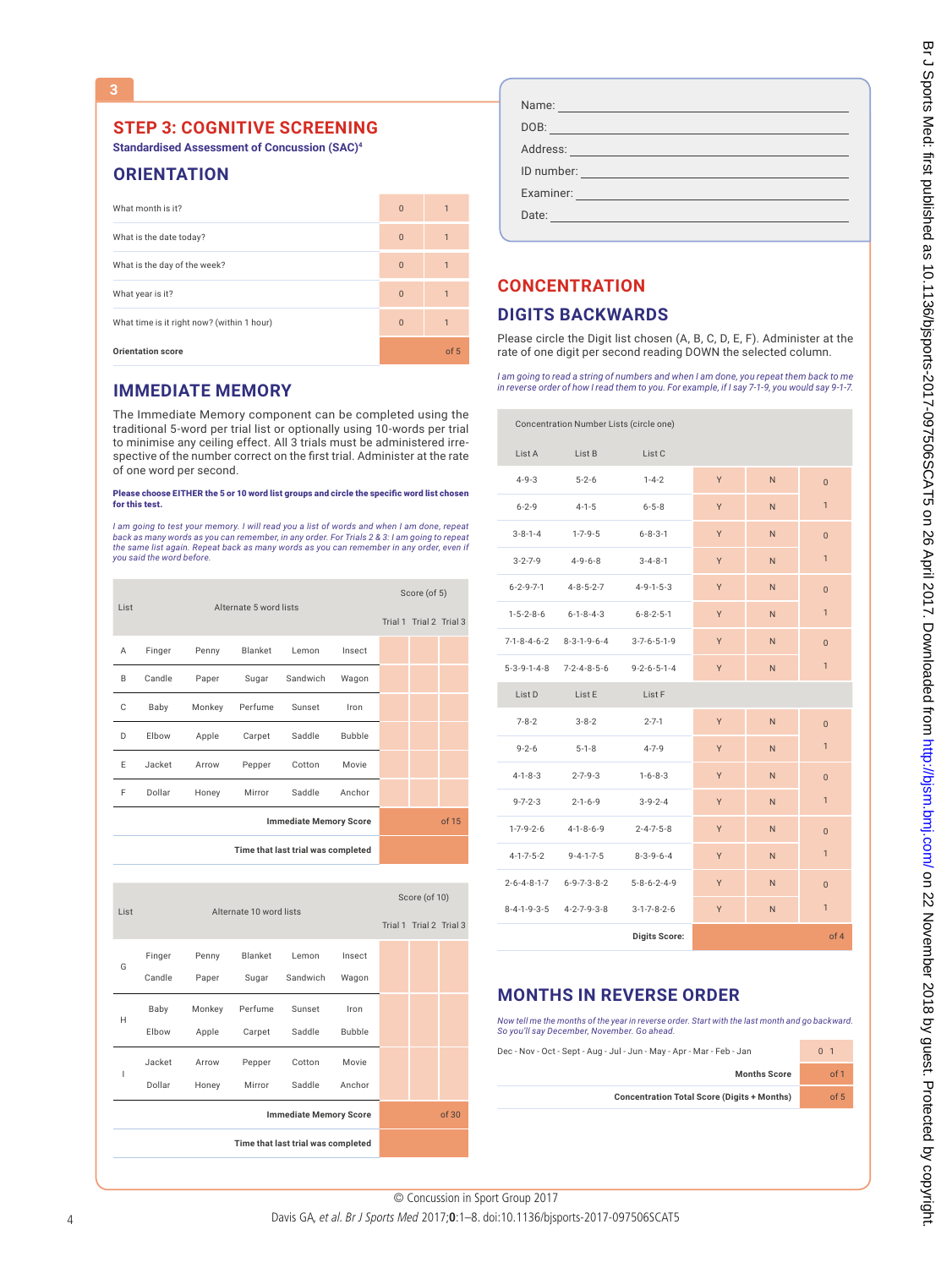## **STEP 4: NEUROLOGICAL SCREEN**

See the instruction sheet (page 7) for details of test administration and scoring of the tests.

| Can the patient read aloud (e.g. symptom check-<br>list) and follow instructions without difficulty?           | γ | N |
|----------------------------------------------------------------------------------------------------------------|---|---|
| Does the patient have a full range of pain-<br>free PASSIVE cervical spine movement?                           | v | N |
| Without moving their head or neck, can the patient look<br>side-to-side and up-and-down without double vision? | v | N |
| Can the patient perform the finger nose<br>coordination test normally?                                         | v | N |
| Can the patient perform tandem gait normally?                                                                  | v | N |

### **BALANCE EXAMINATION**

#### **Modified Balance Error Scoring System (mBESS) testing5**

| Which foot was tested<br>(i.e. which is the non-dominant foot)                              | □ Left<br>$\Box$ Right |       |
|---------------------------------------------------------------------------------------------|------------------------|-------|
| Testing surface (hard floor, field, etc.)<br>Footwear (shoes, barefoot, braces, tape, etc.) |                        |       |
| Condition                                                                                   | Errors                 |       |
| <b>Double leg stance</b>                                                                    |                        | of 10 |
| Single leg stance (non-dominant foot)                                                       |                        | of 10 |
| Tandem stance (non-dominant foot at the back)                                               |                        | of 10 |
| <b>Total Errors</b>                                                                         |                        | of 30 |
|                                                                                             |                        |       |

# Name: DOB: Address: ID number: Examiner: Date:

### **STEP 5: DELAYED RECALL:**

The delayed recall should be performed after 5 minutes have elapsed since the end of the Immediate Recall section. Score 1 pt. for each correct response.

*Do you remember that list of words I read a few times earlier? Tell me as many words from the list as you can remember in any order.*

|                                                                                          | <b>Time Started</b> |    |       |
|------------------------------------------------------------------------------------------|---------------------|----|-------|
| Please record each word correctly recalled. Total score equals number of words recalled. |                     |    |       |
|                                                                                          |                     |    |       |
|                                                                                          |                     |    |       |
|                                                                                          |                     |    |       |
| Total number of words recalled accurately:                                               | of 5                | or | of 10 |

### **6**

# **STEP 6: DECISION**

|                                    | Date & time of assessment: |                    |                    |
|------------------------------------|----------------------------|--------------------|--------------------|
| Domain                             |                            |                    |                    |
| Symptom<br>number (of 22)          |                            |                    |                    |
| Symptom severity<br>score (of 132) |                            |                    |                    |
| Orientation (of 5)                 |                            |                    |                    |
| Immediate memory                   | of 15<br>of 30             | of 15<br>of 30     | of 15<br>of 30     |
| Concentration (of 5)               |                            |                    |                    |
| Neuro exam                         | Normal<br>Abnormal         | Normal<br>Abnormal | Normal<br>Abnormal |
| Balance errors (of 30)             |                            |                    |                    |
| <b>Delayed Recall</b>              | of 5<br>of 10              | of 5<br>of 10      | of 5<br>of 10      |

Date and time of injury:

If the athlete is known to you prior to their injury, are they different from their usual self?  **Yes No Unsure Not Applicable**

(If different, describe why in the clinical notes section) Concussion Diagnosed?

 **Yes No Unsure Not Applicable**

If re-testing, has the athlete improved?  **Yes No Unsure Not Applicable**

#### **I am a physician or licensed healthcare professional and I have personally administered or supervised the administration of this SCAT5.**

Signature: Name: Title:

Registration number (if applicable):

Date:

**SCORING ON THE SCAT5 SHOULD NOT BE USED AS A STAND-ALONE METHOD TO DIAGNOSE CONCUSSION, MEASURE RECOVERY OR MAKE DECISIONS ABOUT AN ATHLETE'S READINESS TO RETURN TO COMPETITION AFTER CONCUSSION.**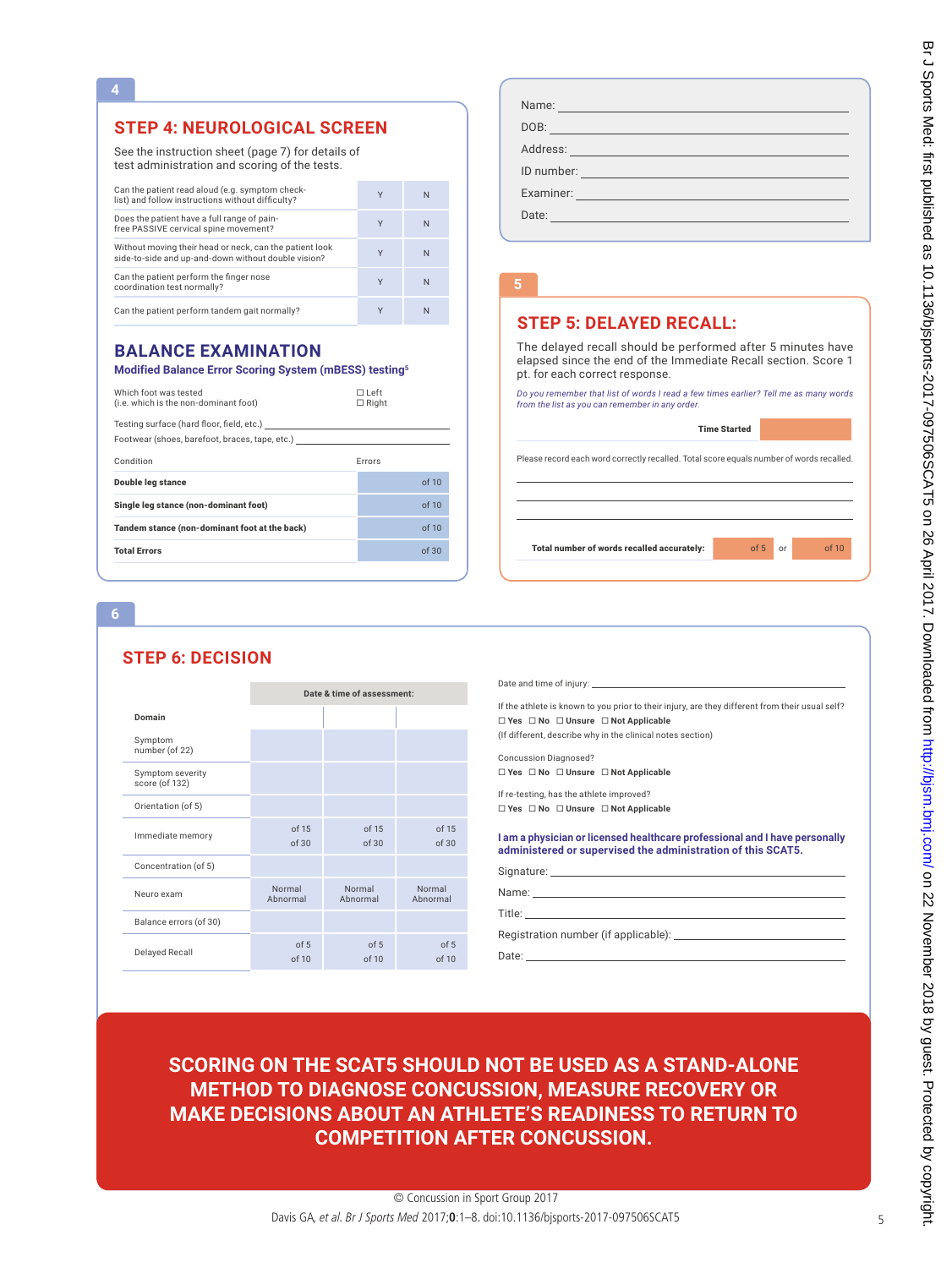# **CLINICAL NOTES:**

Name:

### **CONCUSSION INJURY ADVICE**

### **(To be given to the person monitoring the concussed athlete)**

This patient has received an injury to the head. A careful medical examination has been carried out and no sign of any serious complications has been found. Recovery time is variable across individuals and the patient will need monitoring for a further period by a responsible adult. Your treating physician will provide guidance as to this timeframe.

**If you notice any change in behaviour, vomiting, worsening headache, double vision or excessive drowsiness, please telephone your doctor or the nearest hospital emergency department immediately.**

Other important points:

**Initial rest: Limit physical activity to routine daily activities (avoid exercise, training, sports) and limit activities such as school, work, and screen time to a level that does not worsen symptoms.**

- 1) Avoid alcohol
- 2) Avoid prescription or non-prescription drugs without medical supervision. Specifically:
	- a) Avoid sleeping tablets
	- b) Do not use aspirin, anti-inflammatory medication or stronger pain medications such as narcotics
- 3) Do not drive until cleared by a healthcare professional.
- 4) Return to play/sport requires clearance by a healthcare professional.

# **Clinic phone number**: Patient's name: Date / time of injury: Date / time of medical review: Healthcare Provider: New York 1999

© Concussion in Sport Group 2017

Contact details or stamp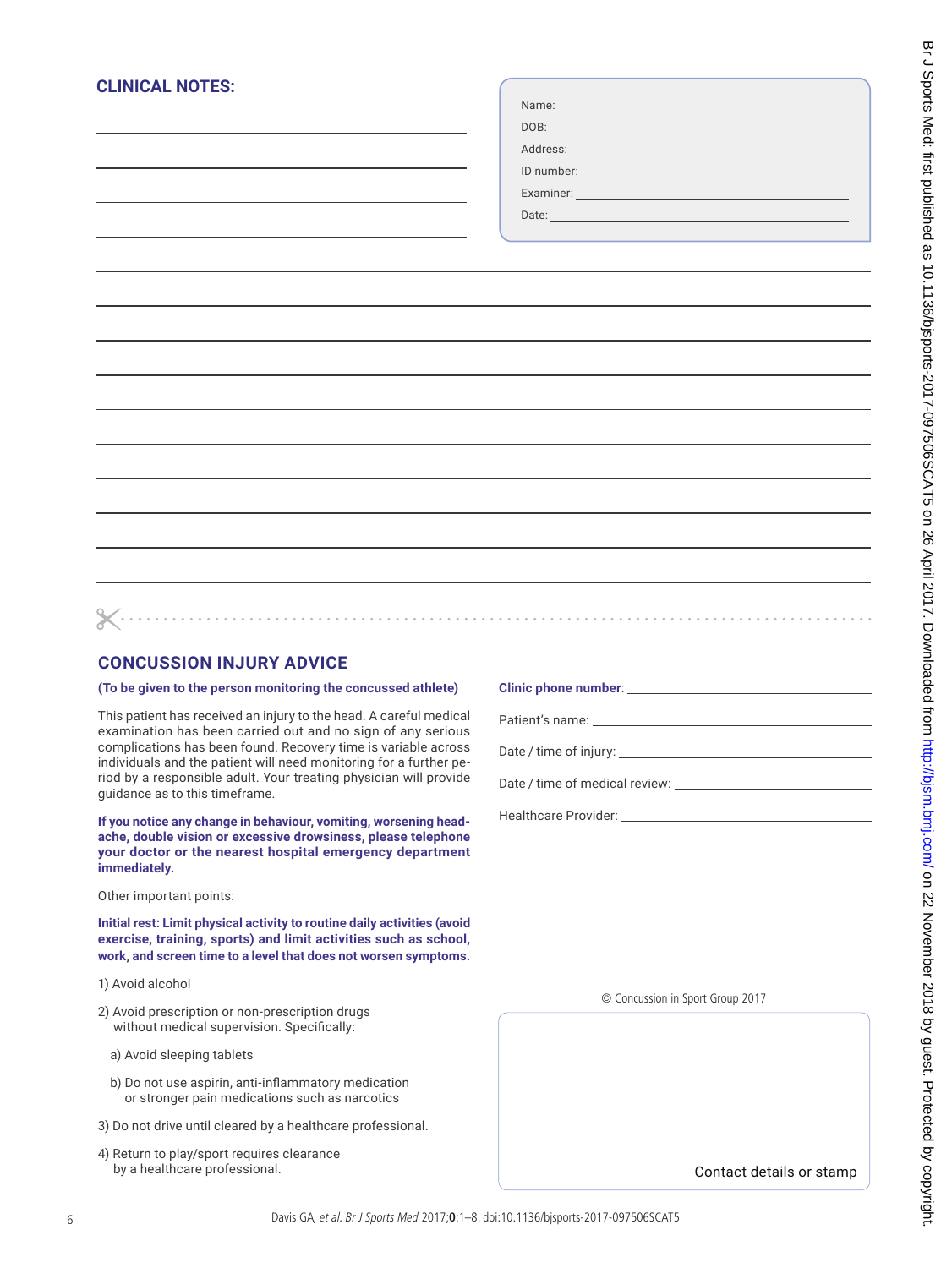# **INSTRUCTIONS**

### **Words in** *Italics* **throughout the SCAT5 are the instructions given to the athlete by the clinician**

#### **Symptom Scale**

The time frame for symptoms should be based on the type of test being administered. At baseline it is advantageous to assess how an athlete "typically" feels whereas during the acute/post-acute stage it is best to ask how the athlete feels at the time of testing.

The symptom scale should be completed by the athlete, not by the examiner. In situations where the symptom scale is being completed after exercise, it should be done in a resting state, generally by approximating his/her resting heart rate.

For total number of symptoms, maximum possible is 22 except immediately post injury, if sleep item is omitted, which then creates a maximum of 21.

For Symptom severity score, add all scores in table, maximum possible is 22 x 6 = 132, except immediately post injury if sleep item is omitted, which then creates a maximum of 21x6=126.

### **Immediate Memory**

The Immediate Memory component can be completed using the traditional 5-word per trial list or, optionally, using 10-words per trial. The literature suggests that the Immediate Memory has a notable ceiling effect when a 5-word list is used. In settings where this ceiling is prominent, the examiner may wish to make the task more difficult by incorporating two 5–word groups for a total of 10 words per trial. In this case, the maximum score per trial is 10 with a total trial maximum of 30.

Choose one of the word lists (either 5 or 10). Then perform 3 trials of immediate memory using this list.

Complete all 3 trials regardless of score on previous trials.

*"I am going to test your memory. I will read you a list of words and when I am done, repeat back as many words as you can remember, in any order."* The words must be read at a rate of one word per second.

Trials 2 & 3 MUST be completed regardless of score on trial 1 & 2.

Trials 2 & 3:

*"I am going to repeat the same list again. Repeat back as many words as you can remember in any order, even if you said the word before."*

Score 1 pt. for each correct response. Total score equals sum across all 3 trials. Do NOT inform the athlete that delayed recall will be tested.

#### **Concentration**

### **Digits backward**

Choose one column of digits from lists A, B, C, D, E or F and administer those digits as follows:

Say: *"I am going to read a string of numbers and when I am done, you repeat them back to me in reverse order of how I read them to you. For example, if I say 7-1-9, you would say 9-1-7."* 

Begin with first 3 digit string.

If correct, circle "Y" for correct and go to next string length. If incorrect, circle "N" for the first string length and read trial 2 in the same string length. One point possible for each string length. Stop after incorrect on both trials (2 N's) in a string length. The digits should be read at the rate of one per second.

#### **Months in reverse order**

*"Now tell me the months of the year in reverse order. Start with the last month and go backward. So you'll say December, November ... Go ahead"*

1 pt. for entire sequence correct

#### **Delayed Recall**

The delayed recall should be performed after 5 minutes have elapsed since the end of the Immediate Recall section.

*"Do you remember that list of words I read a few times earlier? Tell me as many words from the list as you can remember in any order."* 

Score 1 pt. for each correct response

#### **Modified Balance Error Scoring System (mBESS)5 testing**

This balance testing is based on a modified version of the Balance Error Scoring System (BESS)<sup>5</sup>. A timing device is required for this testing.

Each of 20-second trial/stance is scored by counting the number of errors. The examiner will begin counting errors only after the athlete has assumed the proper start position. The modified BESS is calculated by adding one error point for each error during the three 20-second tests. The maximum number of errors for any single condition is 10. If the athlete commits multiple errors simultaneously, only

one error is recorded but the athlete should quickly return to the testing position, and counting should resume once the athlete is set. Athletes that are unable to maintain the testing procedure for a minimum of five seconds at the start are assigned the highest possible score, ten, for that testing condition.

OPTION: For further assessment, the same 3 stances can be performed on a surface of medium density foam (e.g., approximately 50cm x 40cm x 6cm).

#### **Balance testing – types of errors**

| 1. Hands lifted off<br>iliac crest | 3. Step, stumble, or fall                    | 5. Lifting forefoot or hee                   |
|------------------------------------|----------------------------------------------|----------------------------------------------|
| 2. Opening eyes                    | 4. Moving hip into > 30<br>degrees abduction | 6. Remaining out of test<br>position > 5 sec |
|                                    |                                              |                                              |

*"I am now going to test your balance. Please take your shoes off (if applicable), roll up your pant legs above ankle (if applicable), and remove any ankle taping (if applicable). This test will consist of three twenty second tests with different stances."*

#### (a) Double leg stance:

*"The first stance is standing with your feet together with your hands on your hips*  and with your eyes closed. You should try to maintain stability in that position for 20<br>seconds. I will be counting the number of times you move out of this position. I will *start timing when you are set and have closed your eyes."*

#### (b) Single leg stance:

*"If you were to kick a ball, which foot would you use?* [This will be the dominant foot] Now stand on your non-dominant foot. The dominant leg should be held in<br>approximately 30 degrees of hip flexion and 45 degrees of knee flexion. Again, you<br>should try to maintain stability for 20 seconds with your han **eyes closed.** I will be counting the number of times you move out of this position. If *you stumble out of this position, open your eyes and return to the start position and continue balancing. I will start timing when you are set and have closed your eyes."* 

#### (c) Tandem stance:

*"Now stand heel-to-toe with your non-dominant foot in back. Your weight should be evenly distributed across both feet. Again, you should try to maintain stability for 20 seconds with your hands on your hips and your eyes closed. I will be counting the number of times you move out of this position. If you stumble out of this position, open your eyes and return to the start position and continue balancing. I will start timing when you are set and have closed your eyes."*

#### **Tandem Gait**

Participants are instructed to stand with their feet together behind a starting line (the test is best done with footwear removed). Then, they walk in a forward direction as quickly and as accurately as possible along a 38mm wide (sports tape), 3 metre line with an alternate foot heel-to-toe gait ensuring that they approximate their heel and toe on each step. Once they cross the end of the 3m line, they turn 180 degrees and return to the starting point using the same gait. Athletes fail the test if they step off the line, have a separation between their heel and toe, or if they touch or grab the examiner or an object.

#### **Finger to Nose**

"I am going to test your coordination now. Please sit comfortably on the chair with your eyes open and your arm (either right or left) outstretched (shoulder flexed to 90 degrees and elbow and fingers extended), pointing in front of you. When I give a start signal, I would like you to perform five successive finger to nose repetitions using your index finger to touch the tip of the nose, and then return to the starting position, as quickly and as accurately as possible.

#### **References**

- **1.** McCrory et al. Consensus Statement On Concussion In Sport The 5th International Conference On Concussion In Sport Held In Berlin, October 2016. British Journal of Sports Medicine 2017 (available at www.bjsm.bmj.com)
- **2.** Maddocks, DL; Dicker, GD; Saling, MM. The assessment of orientation following concussion in athletes. Clinical Journal of Sport Medicine 1995; 5: 32-33
- **3.** Jennett, B., Bond, M. Assessment of outcome after severe brain damage: a practical scale. Lancet 1975; i: 480-484
- **4.** McCrea M. Standardized mental status testing of acute concussion. Clinical Journal of Sport Medicine. 2001; 11: 176-181
- **5.** Guskiewicz KM. Assessment of postural stability following sport-related concussion. Current Sports Medicine Reports. 2003; 2: 24-30

© Concussion in Sport Group 2017